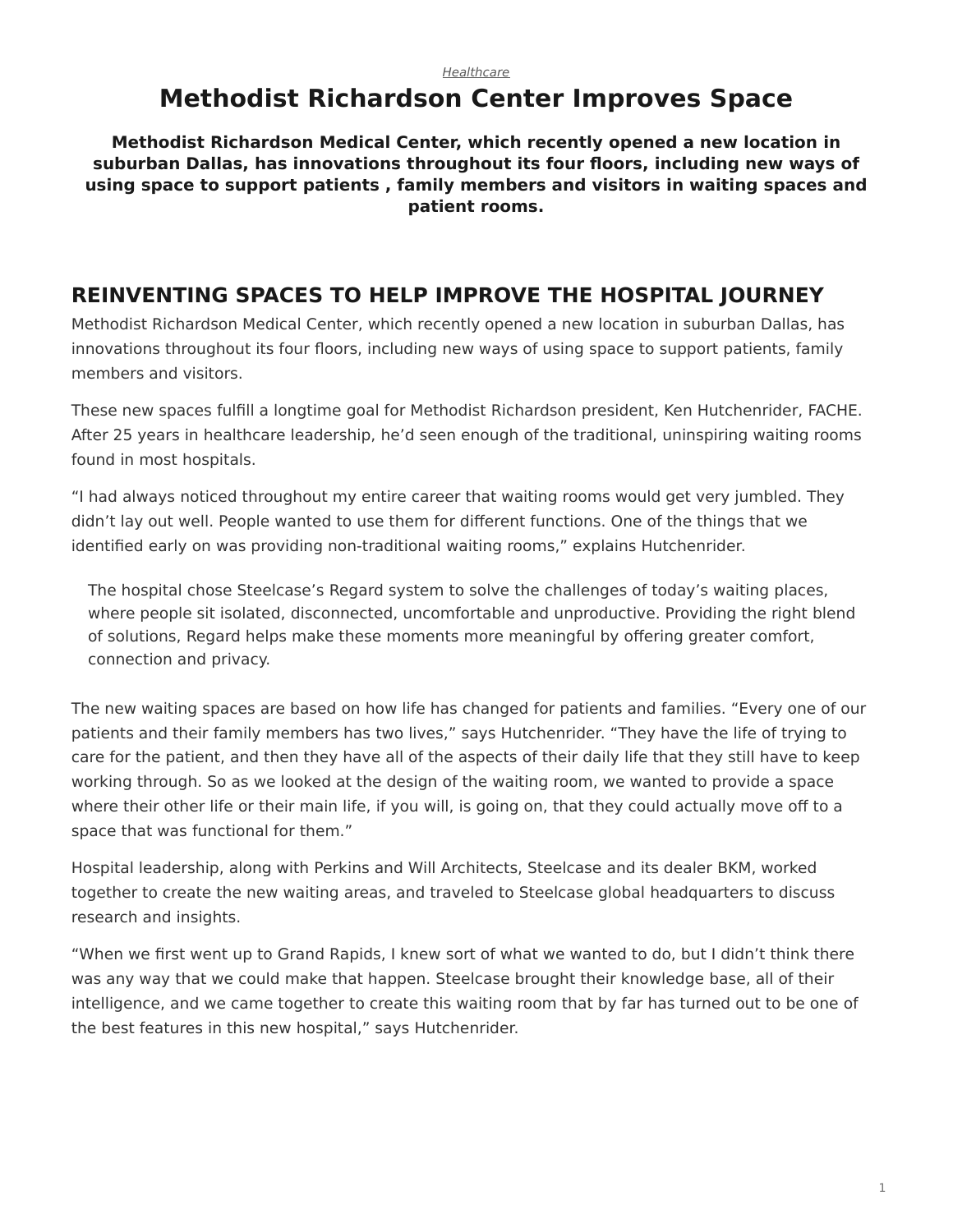The complete planning and design process for the hospital, including building a pilot space to test new hospital spaces, took two years. The result was a new approach to waiting spaces where people can do much more than just wait.

All Methodist Richardson waiting areas are comprised of three zones, each supporting different activities. The first zone offers lounge chairs or a [sofa](https://www.steelcase.com/products/sofas/), and a TV. "It's a more traditional zone where people take a quick break," says Hutchenrider.

A second zone includes tables and seating where visitors can use portable technology, meet with others, or bring food from the cafeteria or bistro and dine together. "People can come in, bring their food, sit down as a family and have a family meal," he says

During times of transition, Regard helps everyone make the best use of their valuable time. It fosters connections between people and technology. It provides choice and control over privacy and posture. Regard helps make waiting more productive and enjoyable for patients and their family members.

The third zone is a quiet space with comfortable lounge furniture. "Someone who needs to conduct business while a loved one's in the hospital can sit down in a very quiet area and conduct business." All of the waiting areas are outfitted with the [Regard](https://www.steelcase.com/products/bookcases-cabinets/regard/) modular lounge system.

"I've had business people tell me, 'I feel like I haven't left work, because I can bring my laptop in. I can plug in.' We have wireless that they can tap into it for free, and they can conduct all of their business just like they could at their office or their home. And I've had families say to me, 'It's so nice because we can have our children watching a kids' TV program,' while they're back resting or talking about some of the decisions you have to make when you have a loved one in a hospital," says Hutchenrider.

Since people naturally seek separation from strangers and closeness to family members while they wait, Regard offers dividers, screens and planters to create a sense of privacy and distance.

"Going into this project, waiting rooms were not something we were focusing on or we thought would be a feature, and that would receive as much praise, but it's turned out to be such a major element in this new hospital. Our new waiting rooms are by far one of the best features of our new hospital," he says.

"Every one of our patients and their family members has two lives. They have the life of trying to care for the patient, and then they have all of the aspects of their daily life that they still have to keep working through. So as we looked at the design of the waiting room, we wanted to provide a space where their other life or their main life, if you will, is going on, that they could actually move off to a space that was functional for them."

Ken Hutchenrider, President, Methodist Richardson Medical Center

#### **"Our new waiting rooms are by far one of the best features of our new hospital."**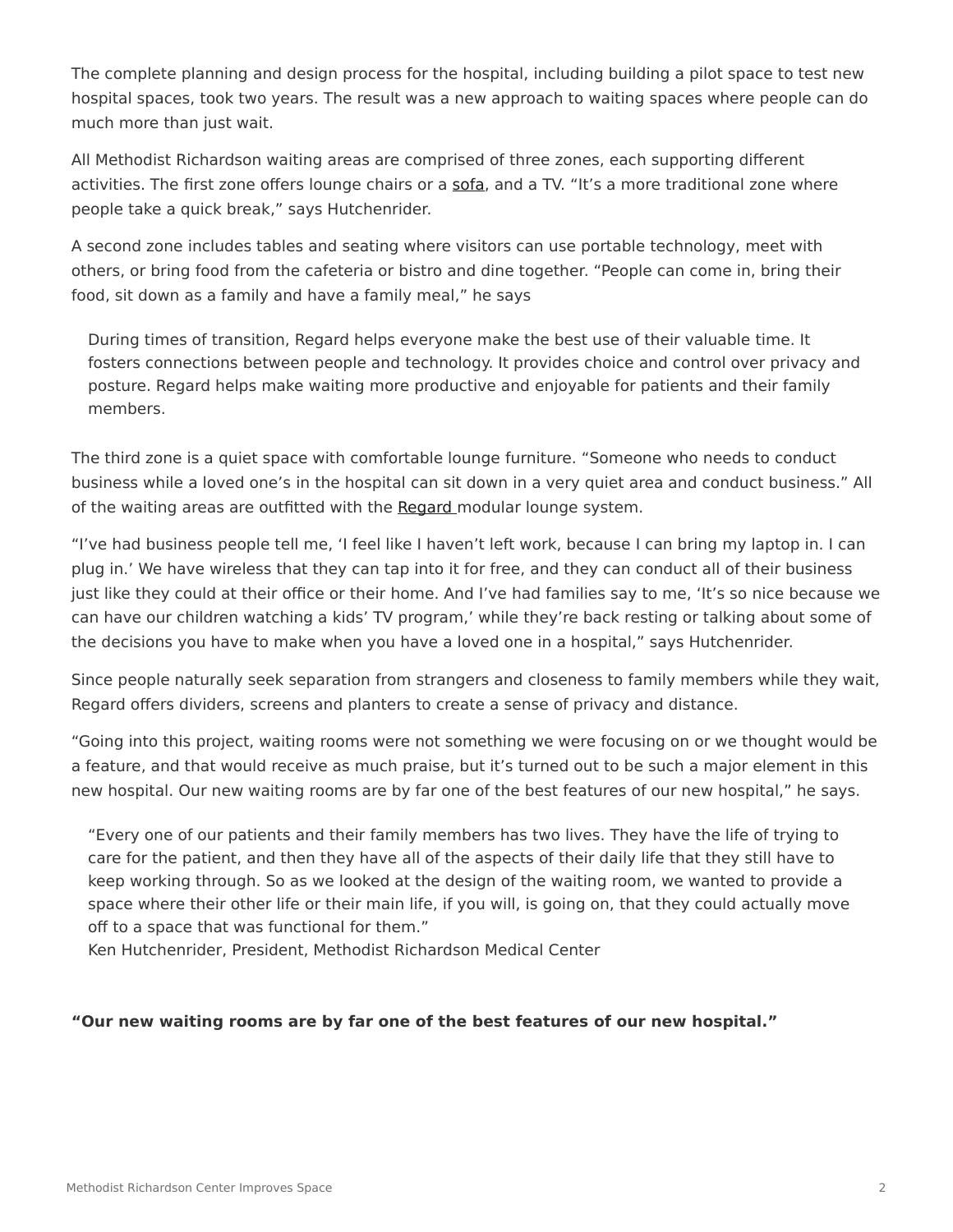#### **KEN HUTCHENRIDER** | President, Methodist Richardson Medical Center

Methodist Richardson's patient rooms employ a zone approach, too. The first space inside the room is the zone for doctors, nurses and other caregivers. The patient zone is around the bed and includes an [Empath](https://www.steelcase.com/products/patient-bariatric-chairs/empath/) recliner with comforting heat and massage. Further into the room, past the patient's bed, is the family zone, including a couch that transforms into a comfortable bed.

"The family can see where the nurses, doctors and others work. The open real estate by the big window naturally draws families to it: they know they're not in the way and they're there for the patient. The room lends itself to everyone playing their role," says Irene Strejc, BSN, chief nursing officer.

Methodist Richardson chose Steelcase's Empath recliner and Sieste lounge to create a comfortable family zone that gives family members a place to relax and sleep if necessary.

The Empath recliner includes an easy-to-activate central locking system and arms that are easy to grip and supportive during patient moves. Arms flip down for safer transfers between the bed and chair.

Family members may also use the recliner when the patient isn't occupying it. "The family zone is a place that invites the family. They have a place to relax, a sofa to sleep in if they need to. They can participate in the patient's care and we're not working around them. It helps us deliver care without interruption," says Strejc.

Satisfaction surveys show that patients are delighted with the new waiting areas and patient rooms. "We get comments back from patients that say, 'My family wanted to make sure you knew that we are so thrilled with not only the patient care but also the care you provided to the families,'" says Hutchenrider.

"I never imagined that by working collaboratively with Steelcase and with BKM that we could actually bring this all about. But we've brought it about. It's in place. It's happening here and we've gotten the positive accolades back from patients and their families."

## **METHODIST RICHARDSON MEDICAL CENTER**

### **CREDITS**

Architect: Perkins + Will Dealership: BKM